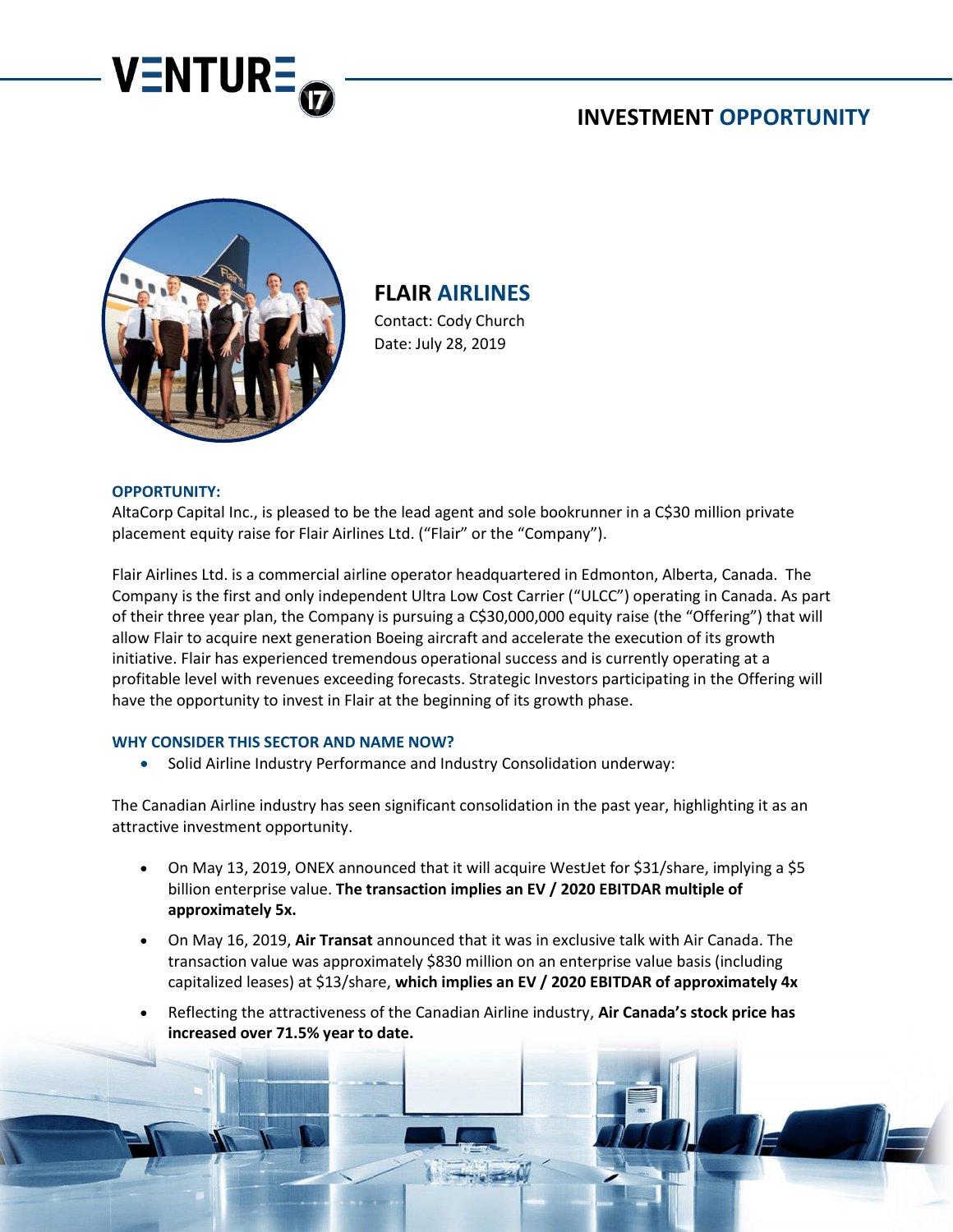

#### **OVERVIEW OF FLAIR AIRLINES:**

Originally founded in 2005 as a charter airline operator, in 2018, Flair fully transitioned into a ULCC. As at July 2019, the Company operates a fleet of 6 - Boeing 737 aircraft (5 Boeing 737-400 and 1 Boeing 737-800) with 2 additional Boeing 737-800 to be delivered in the next 60 days. Flair currently offers schedule services from coast to coast in Canada as well as to seasonal destinations in the United States.

- **Transition Complete –** Flair has successfully completed and financed its transition from a charter airline to a ULCC. After transitioning, Flair has shifted focus towards revenue growth and cost reduction initiatives. To date, Management has successfully executed several key initiatives including almost doubling the average base fare and ancillary revenue, maintaining industry leading load factors, improving its on time performance, and reducing payroll cost by 30%.
- **Profitability Reached –** Flair is currently operating at a profitable level, a year earlier than initially anticipated. Currently, 11 out of 11 markets that Flair services are profitable, compared to the same time last year where 0 out of 14 markets were profitable. Flair is expected to generate EBITDAR of over \$23 million in 2019 and an EBITDAR of \$91 million in 2020.
- **Room to Grow –** Flair has plenty of low hanging opportunities to pursue for growth. After 18 months of operating as an ULCC, Flair has successfully improved its operating efficiency and developed its route network and schedules with increasing profitability. Currently, Flair is capacity constrained having reached 100% load factors on many routes in key markets. With added capacity from a re-fleeting plan, Flair will be able to capitalize on this increased demand and grow.
- **Future Liquidity Opportunity –** Management expects to pursue an IPO / go public transaction potentially as soon as 2 years from now to fuel continued expansion and growth. This will also provide existing shareholders with opportunities to realize liquidity or continued upsize in their investment.

#### **USE OF PROCEEDS:**

The proceeds from the Offering are expected to be used for growth initiatives including fleet expansion, additional working capital and for general corporate purposes.

#### **FINANCIAL**

Projecting 5.0x revenue growth over the next 3 years with highest operating margins in Canada.

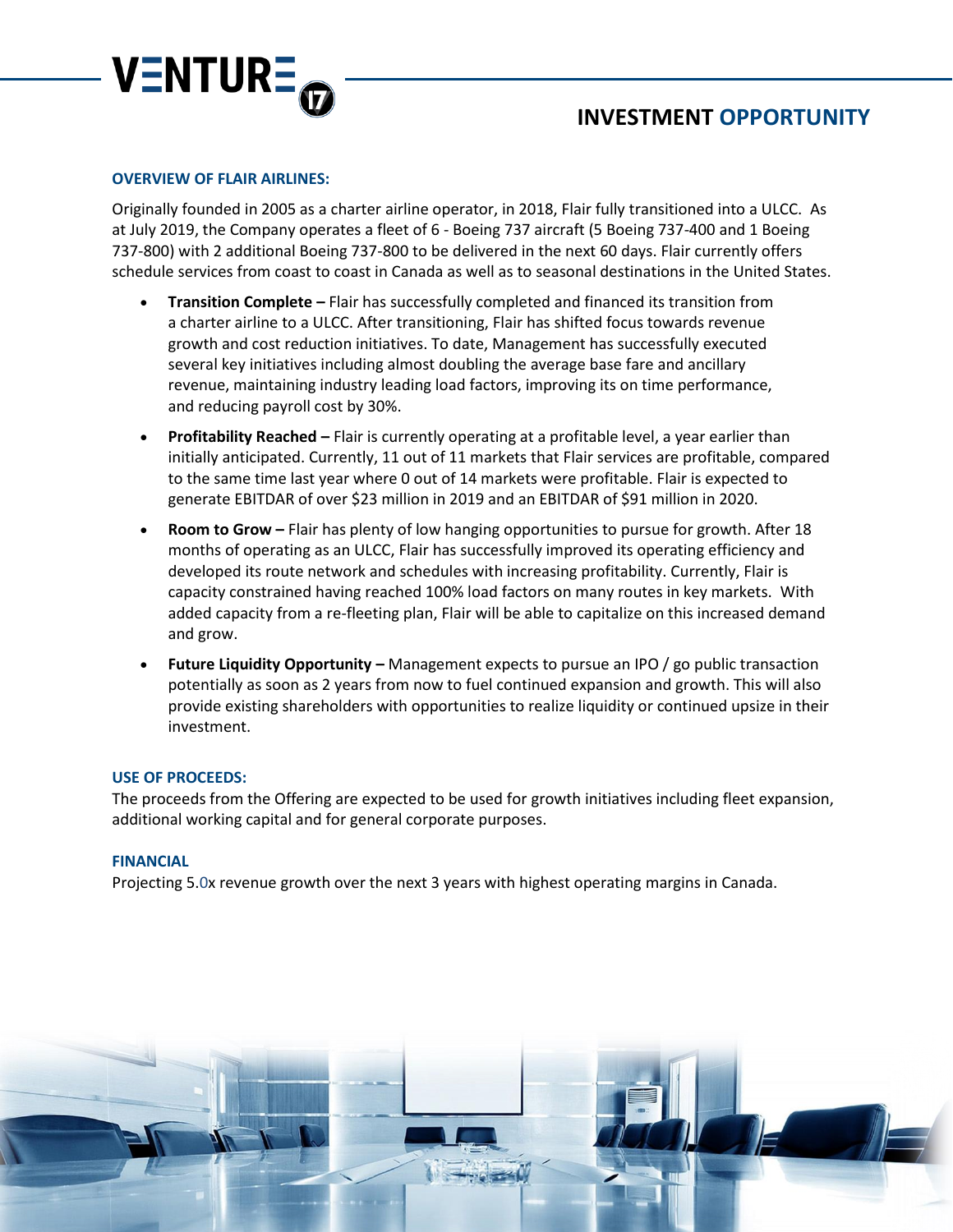



## **MANAGEMENT**

**David Tait**, Executive Chairman

- Career airline executive who has worked with some of the industry's most disruptive carriers.
- Founding member and architect of Virgin Atlantic Airways where he spent almost 20 years.

**Jim Scott**, Chief Executive Officer

• Extensive airline experience as an operator and senior executive. Flew as an airline pilot based in Canada, Europe and Asia.

**Ryan Goepel**, Chief Financial Officer

• Experienced senior executive who has led numerous exits, acquisitions and capital raises for both Fortune 500 and startups.

**Bill Hardy**, Chief Operating Officer

- Experienced senior executive who has been with Flair for 10 years.
- Prior to Flair, Mr. Hardy was a Vice President of Flight Operations and Quality Assurance, Korean Airlines.